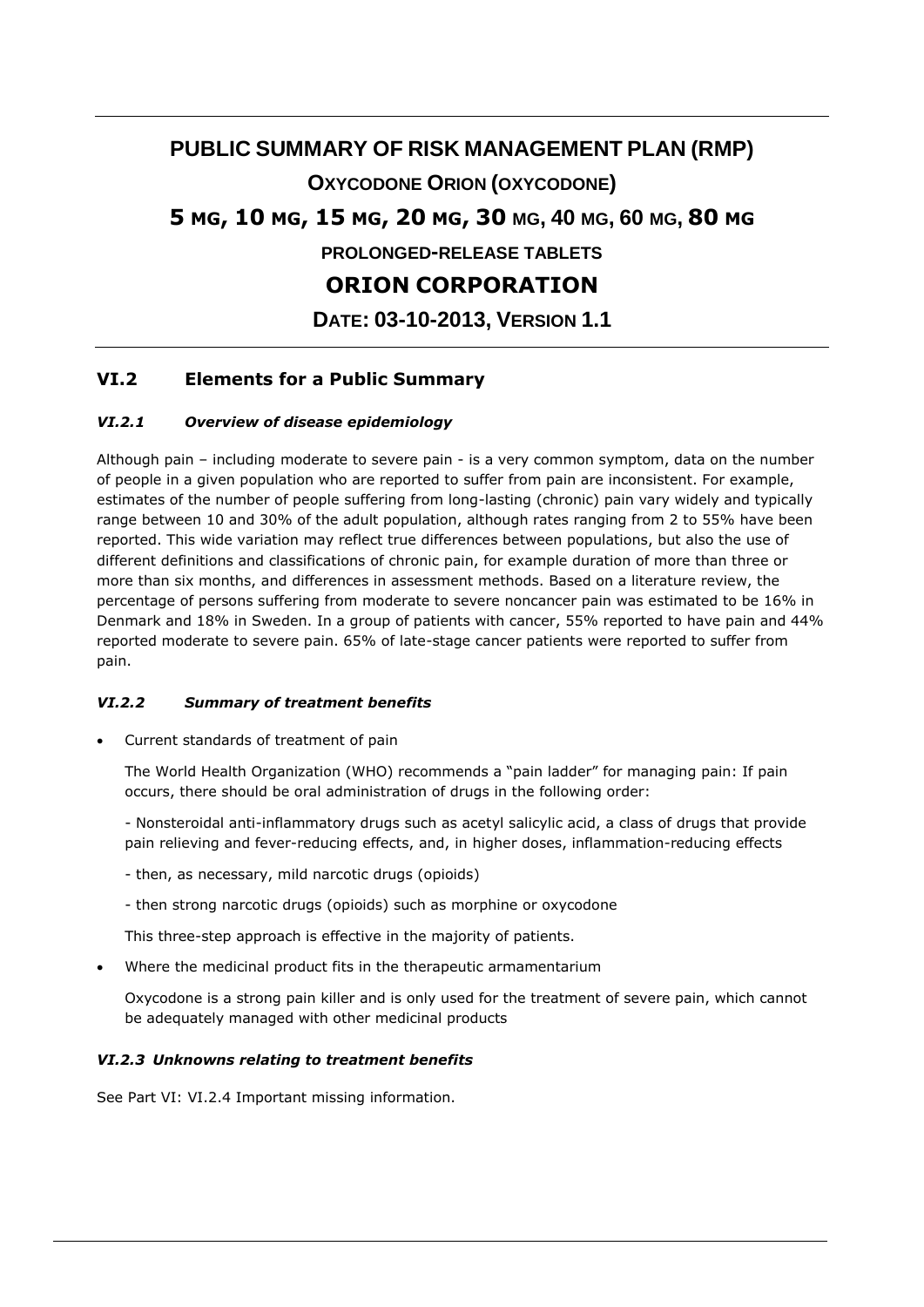## *VI.2.4 Summary of safety concerns*

### **Important identified risks**

| <b>Risk</b>                                         | What is known                                                                                                                                                                                                                                                                                                                                                                                                                                                                                                                                                                                                                                                                                                                                                                                                     | Preventability                                                                                                                                                                                                                                                                                           |
|-----------------------------------------------------|-------------------------------------------------------------------------------------------------------------------------------------------------------------------------------------------------------------------------------------------------------------------------------------------------------------------------------------------------------------------------------------------------------------------------------------------------------------------------------------------------------------------------------------------------------------------------------------------------------------------------------------------------------------------------------------------------------------------------------------------------------------------------------------------------------------------|----------------------------------------------------------------------------------------------------------------------------------------------------------------------------------------------------------------------------------------------------------------------------------------------------------|
| Respiratory depression<br>(breathing abnormalities) | Disturbance of breathing caused<br>by strong pain killers such as<br>oxycodone can range from<br>decrease in breathing rate to<br>breathing arrest. It may be<br>lifethreatening and result in<br>death.                                                                                                                                                                                                                                                                                                                                                                                                                                                                                                                                                                                                          | Careful dosing as directed in the<br>patient information leaflet and<br>careful supervision of the patient<br>are necessary.                                                                                                                                                                             |
| Drug dependence and<br>withdrawal                   | Physical dependence is common<br>to strong pain killers (this does<br>not equal addiction). Abruptly<br>stopping these medications will<br>cause a withdrawal response.<br>Such withdrawal response may<br>as well occur dramatically<br>reducing opiate drugs after<br>prolonged use. Withdrawal<br>symptoms can include<br>restlessness, watery eyes<br>(lacrimation), running nose,<br>yawning, perspiration, chills,<br>muscle pain, dilation of the pupil<br>and irregular heartbeat,<br>irritability, anxiety, backache,<br>joint pain, weakness, abdominal<br>cramps, insomnia, nausea,<br>anorexia, vomiting, diarrhea, or<br>increased blood pressure,<br>respiratory rate or heart rate.<br>These symptoms can occur $8 -$<br>16 hours after the last dose and<br>can last up to 72 hours or<br>longer. | In patients who no longer need<br>the product, it is recommended<br>to taper the dose gradually in<br>order to prevent symptoms of<br>withdrawal.                                                                                                                                                        |
| Abuse, misuse, diversion                            | Abuse is the self-administration<br>of medications to alter one's<br>state of consciousness. This is<br>an intentional use of a<br>medication. The pharmaceutical<br>form of Oxycodone<br>hydrochloride 5 - 80 mg<br>prolonged-release tablets does<br>not make it a suitable drug for<br>abuse. Abuse of this drug is<br>however likely when it is<br>removed from the matrix and<br>the prolonged-release system is                                                                                                                                                                                                                                                                                                                                                                                             | Oxycodone hydrochloride 5 - 80<br>mg prolonged-release tablets<br>must be swallowed whole and<br>must not be crushed, divided or<br>chewed.<br>Patients treated with strong pain<br>killers such as Oxycodone<br>hydrochloride 5 - 80 mg<br>prolonged-release tablets should<br>be supervised carefully. |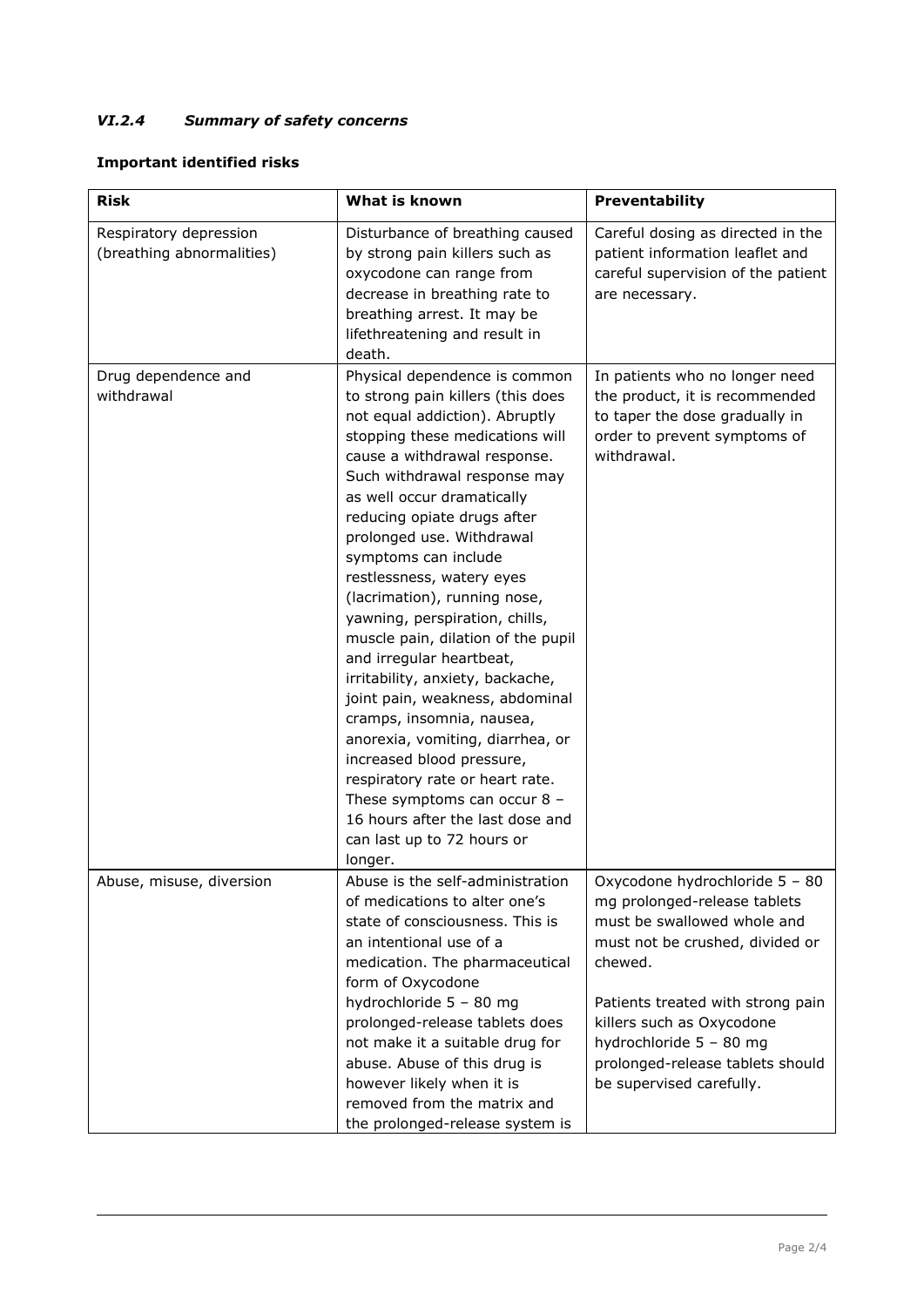| <b>Risk</b> | What is known                                                                                                                                                                                           | <b>Preventability</b> |
|-------------|---------------------------------------------------------------------------------------------------------------------------------------------------------------------------------------------------------|-----------------------|
|             | destroyed.                                                                                                                                                                                              |                       |
|             | Misuse (noncompliant use) is<br>the intentional or unintentional<br>use of a prescribed medication<br>in a manner that is contrary to<br>directions, regardless of whether<br>a harmful outcome occurs. |                       |
|             | Diversion is the redirection of a                                                                                                                                                                       |                       |
|             | prescription drug from its lawful                                                                                                                                                                       |                       |
|             | purpose to illicit use.                                                                                                                                                                                 |                       |

## **Important potential risks**

| <b>Risk</b>              | What is known                                                                                                                                                                                                                                                                                                                                                                                                           | Preventability                                                                                                                                                                                                                                                      |
|--------------------------|-------------------------------------------------------------------------------------------------------------------------------------------------------------------------------------------------------------------------------------------------------------------------------------------------------------------------------------------------------------------------------------------------------------------------|---------------------------------------------------------------------------------------------------------------------------------------------------------------------------------------------------------------------------------------------------------------------|
| Accidental exposure      | As with other strong pain killers,<br>accidental ingestion of<br>oxycodone, especially in<br>children, can result in a fatal<br>overdose.                                                                                                                                                                                                                                                                               | Keep this medication in a safe<br>and secure place and protect it<br>from loss or theft. Never pass<br>the product on to other persons<br>for whom it was not prescribed.<br>This medicine must be kept out<br>of the sight and reach of<br>children.               |
| <b>Medication errors</b> | Medication errors may result in<br>overdose                                                                                                                                                                                                                                                                                                                                                                             | Oxycodone hydrochloride 5 - 80<br>mg prolonged-release tablets<br>should be dosed as directed. The<br>dosing regimen has to be<br>initiated for each patient<br>individually. Continual<br>reevaluation of the patient<br>receiving this treatment is<br>important. |
| Overdose                 | The following symptoms may<br>occur: constricted pupils<br>(miosis), depressed breathing<br>(respiratory depression),<br>skeletal muscle flaccidity and<br>drop in blood pressure. In<br>severe cases circulatory<br>collapse, mental and motor<br>inactivity (torpor),<br>unconsciousness (coma) slowing<br>of the heart rate and<br>accumulation of water in the<br>lungs (non-cardiogenic lung<br>oedema) may occur. | Oxycodone hydrochloride 5 - 80<br>mg prolonged-release tablets<br>should be dosed as directed. The<br>dosing regimen has to be<br>initiated for each patient<br>individually. Continual<br>reevaluation of the patient<br>receiving this treatment is<br>important. |
| Dose dumping             | Alcohol may enhance the effects<br>of strong pain killers by affecting                                                                                                                                                                                                                                                                                                                                                  | Unlike medicinal products with a<br>fast release of the active                                                                                                                                                                                                      |